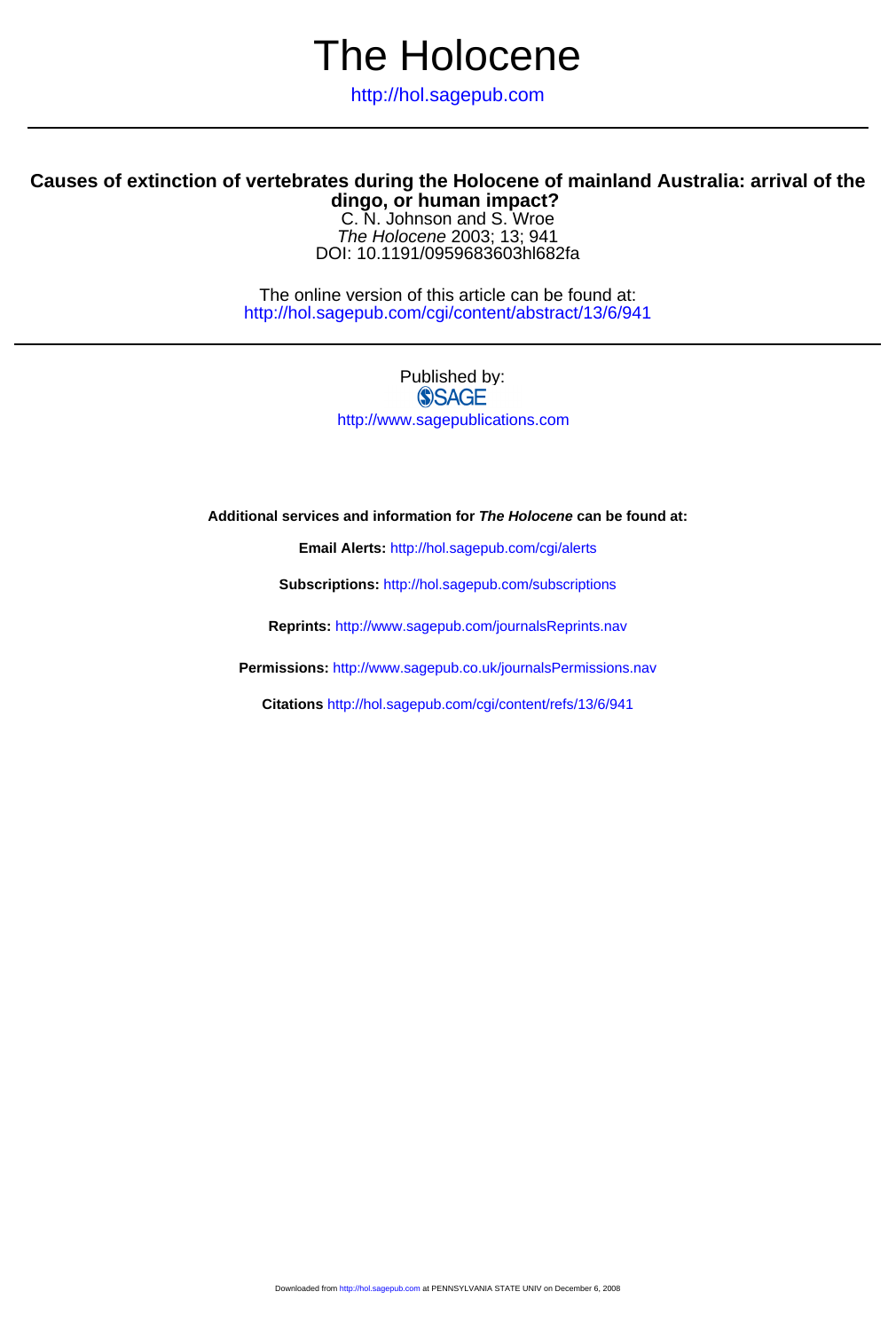## Causes of extinction of vertebrates during the Holocene of mainland Australia: arrival of the dingo, or human impact?

C.N. Johnson<sup>1\*</sup> and S. Wroe<sup>2</sup>

*(* <sup>1</sup>*School of Tropical Biology, James Cook University, Townsville Qld 4811, Australia;* <sup>2</sup>*School of Biological Sciences, Heydon-Laurence Building, A08, University of Sydney, NSW, 2006, Australia)*

Received 12 November 2002; revised manuscript accepted 29 March 2003



**Abstract:** The arrival of the dingo in mainland Australia is believed to have caused the extinction of three native vertebrates: the thylacine, the Tasmanian devil and the Tasmanian native hen. The dingo is implicated in these extinctions because, while these three species disappeared during the late Holocene of mainland Australia in the presence of the dingo, they persisted in Tasmania in its absence. Moreover, the dingo might plausibly have competed with the thylacine and devil, and preyed on the native hen. However, another variable is similarly correlated with these extinctions: there is evidence for an increase in the human population on the mainland that gathered pace about 4000 years ago and was associated with innovations in hunting technology and more intensive use of resources. These changes may have combined to put increased hunting pressure on large vertebrates, and to reduce population size of many species that were hunted by people on the mainland. We suggest that these changes, which were quite dramatic on mainland Australia but were muted or absent in Tasmania, could have led to the mainland extinctions of the thylacine, devil and hen.

Key words: Dingo, vertebrate extinction, human impact, intensification, *Canis lupus dingo*, *Thylacinus cynocephalus*, *Sarcophilus harrisii*, *Gallinula mortierii*, Holocene, Australia.

## Introduction

The dingo *Canis lupus dingo* was introduced to Australia by about 3500 years ago (Gollan, 1984), and became established over the whole of the mainland. It did not reach Tasmania because rising sea levels had inundated Bass Strait about 6000 years earlier. The dingo is suspected of having caused the extinction of three vertebrates on the mainland – the thylacine (*Thylacinus cynocephalus*), the Tasmanian devil (*Sarcophilus harrisii*) and the Tasmanian native hen (*Gallinula mortierii*). It is implicated in these extinctions because, although these species disappeared from the mainland in the late Holocene, they survived in Tasmania in the absence of the dingo (Archer, 1974; Baird, 1991; Corbett, 1995). This correlation in space and time between the arrival of the dingo and extinctions is strong circumstantial evidence for an impact of the dingo, but it is persuasive only to the extent that no other possible causative factor was similarly correlated with the extinctions. The past 8000 years was a time of relatively stable and benign climatic conditions throughout Australia, and previous authors have found no change other than the arrival of the dingo that could plausibly be linked to extinctions

of large vertebrates. However, there is evidence for quite dramatic changes in the human population of mainland Australia within the timeframe of the arrival of the dingo and subsequent extinctions. These changes include a variety of technological innovations, increases in population size and habitat range, and increasingly sedentary behaviour and more intensive resource utilization. They have been identified in many regions of mainland Australia and may represent a continent-wide phenomenon, but were muted or absent in Tasmania.

Changes in settlement patterns and resource use during the Hol ocene have been widely discussed in the literature of Australian prehistory, but prehistorians have not considered their relevance to late-Holocene extinctions of vertebrates, while ecologists are generally unaware of them. In this paper we develop an argument that these changes could have contributed to the mainland extinctions of the thylacine, devil and native hen. We begin by reviewing the mechanisms that have been proposed so far to link the dingo to extinctions of these species on the mainland.

## Impacts of the dingo?

The thylacine was once widespread on the mainland of Australia, as well as New Guinea (Plane, 1976), but the most recent fossils

\*Author for correspondence (e-mail: christopher.johnson@jcu.edu.au)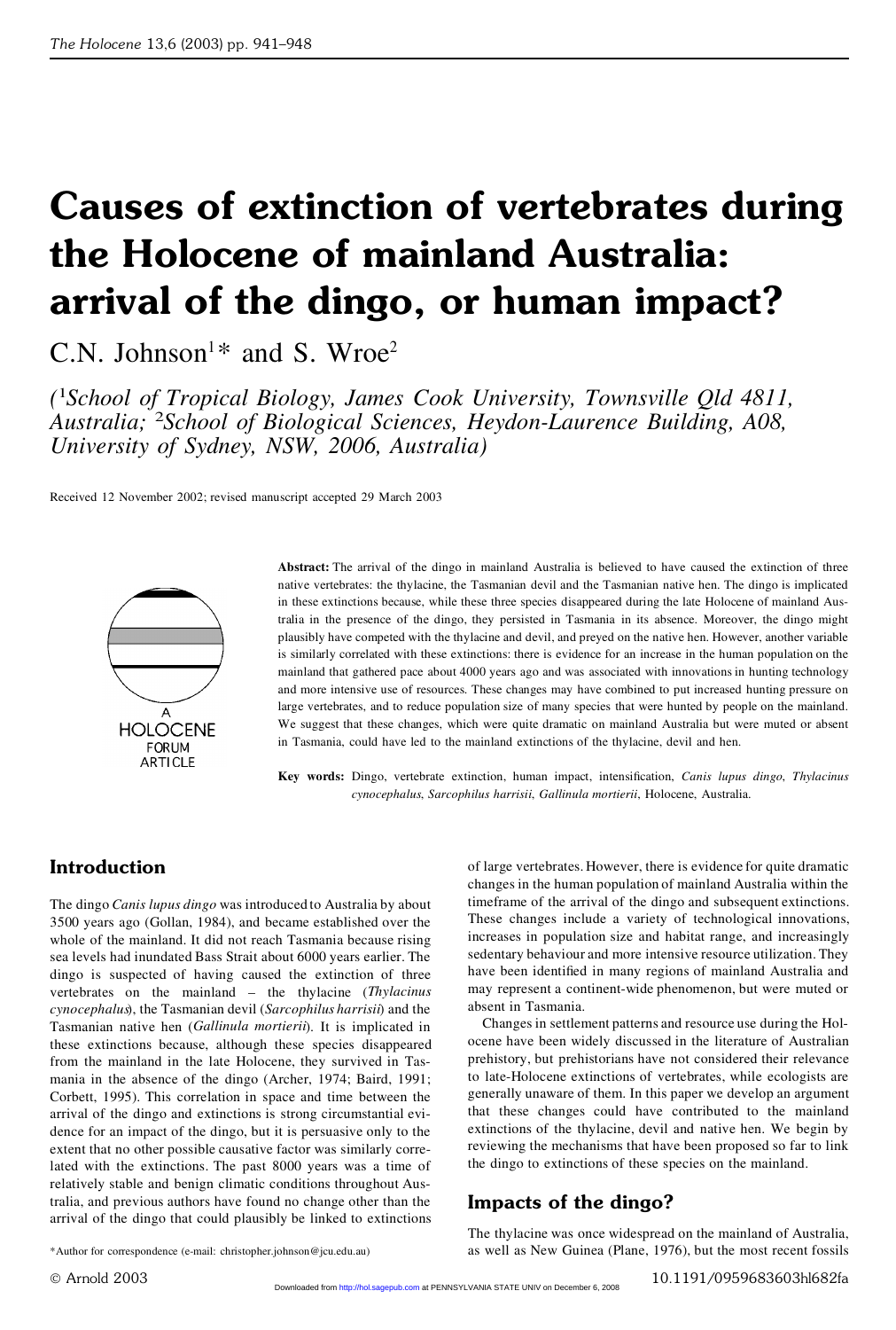outside of Tasmania are about 3000 years old (Archer, 1974). Both Archer (1974) and Corbett (1995) suggest that dingoes outcompeted thylacines. This view rests on the assumption that there was substantial overlap in the diets of dingoes and thylacines and that they therefore competed for food, a point that is generally accepted on the basis of the obvious morphological similarity of the two species. Corbett (1995) suggested that the dingo was the superior competitor because it had a more complex social organization than the thylacine. The dingo can hunt in integrated packs that cooperate to catch large prey and defend resources such as carcasses and water, while the thylacine may have been more solitary. This might have given the dingo a crucial advantage over the thylacine when resources were scarce, and made it a more efficient hunter of large macropods. Two other factors could have worked to the dingo's advantage: wild populations of the dingo may have enjoyed the demographic support of a semi-commensal relationship with humans, and the dingo might have introduced some disease to which the thylacine was susceptible (Corbett, 1995). The idea that the dingo displaced the thylacine on mainland Australia has been energetically disputed by Paddle (2000). His review of nineteenth-century observations of thylacine behaviour reveals a powerful and flexible predator that should have been able to resist competition from the dingo, which in any case (Paddle believes) did not become fully established in the wild until recent times. Paddle argues instead that the thylacine was driven to extinction on the mainland as a result of direct persecution by people. However, Archer (1974) had already discounted human impact as a factor in the extinction of the thylacine because of the difficulty of explaining why, given the long history of human occupation of Australia, people had not driven the thylacine to extinction on the mainland much earlier, and why they never did so in Tasmania.

The Tasmanian devil (*Sarcophilus harrisii*) had become extinct on the mainland by about 430 years ago (Archer and Baynes, 1972; Dawson, 1982). Devils are primarily feeders on carrion and depend largely on the carcasses of large-bodied species, such as wombats and the larger macropods, although they are also capable of capturing smaller species of live prey. Corbett (1995) argued that cooperative defence of carcasses by dingoes may have denied access to the primarily carrion-eatingdevils, who lack cooperative behaviour. The Tasmanian native hen was widespread on the mainland in the late Pleistocene, extending from the vicinity of the Burdekin River in north Queensland to western Victoria and eastern South Australia on the Murray River system (Baird, 1984; 1986; Mcnamara and Baird, 1991). There is one Holocene record, of 4670 years ago, in southwestern Victoria (Baird, 1991). The hen is a flightless ground-nesting bird that lives close to permanent water sources. Baird (1991) suggests that the range of the hen may have contracted during the drought conditions of the Last Glacial Maximum (about 20 000 years ago), and that it persisted within a reduced range until it was extirpated by the dingo.

These scenarios are plausible, but they contain some inconsistencies and on several points they are not well supported by evidence. First, there are significant morphological differences between the dingo and thylacine which suggest that niche overlap between the two species may have been overstated.The dingo has features typical of dietary generalists among canids, specifically a bicuspid talonid on the  $M_1$  and well-developed hypocone on the  $M<sup>1</sup>$  (van Valkenburgh, 1991), and it eats a range of foods, including carrion, insects and seeds, as well as hunted mammals (Corbett, 1985). In contrast, the dentition of *Thylacinus* is that of a meat specialist, with minimal capacity for processing plants and invertebrates and without features that correlate with bone-cracking and scavenging in mammalian carnivores (Wroe, 2002; Wroe and Musser, 2001). Some features suggest that the thylacine took larger prey than the dingo. At a mean mass of 30 kg (Paddle, 2000), the thylacine was twice as heavy as the dingo. Its gape

was wider than is typical in canids (Moeller, 1997), and wide gape is typically associated with the selection of larger prey (Savage, 1977; Wroe *et al.,* 1998). Moreover, energetic constraints have been shown to generally limit mammal predators above a mean body mass of 21.5 kg to relatively large prey (Carbone *et al*., 1999). Even allowing for the relatively low marsupial metabolic rate, the thylacine exceeded this threshold. Jones and Stoddart (1998) found that canine shape in the thylacine was also consistent with predation on large animals, but they concluded that it probably took relatively small prey, partly on the assumption that it did not hunt cooperatively, and partly because they observed a low incidence of fractured canines in thylacine skulls. However, Paddle (2000) has marshalled observational evidence suggesting that it was common for thylacines to hunt cooperatively, albeit in small groups. Further, the skulls that Jones and Stoddart (1998) examined may not have been representative,because most of them were collected in the nineteenth century. By then, the two largest potential native prey species of the thylacine in Tasmania, the emu and eastern grey kangaroo, were declining as the thylacine was pushed into increasingly marginal habitats (Paddle, 2000). Major shifts in prey selection toward smaller species have been documented for extant carnivores in response to human disturb ance (Karanth and Sunquist, 1995). Thus, it is possible that rates of tooth breakage among nineteenth-century *Thylacinus* do not indicate the preferred size range of prey. We should also bear in mind that in widely distributed predators diet often varies greatly between habitats. For example, among African leopards(*Panthera pardus*), rain-forest populations typically concentrate on prey <5 kg in weight, a quarter the mean body mass of prey taken by savanna-based conspecifics (Ray and Sunquist, 2001). So, for the thylacine, diet in the restricted and distinct environments of Tasmania may have differed considerably from mainland populations.

Second, Corbett's (1995) argument that dingoes were capable of excluding thylacines from resources through cooperative behaviour is weakened by Paddle's (2000) conclusion that thylacines also hunted cooperatively. In any case, while it can form large packs, the dingo is often solitary or hunts in pairs (Marsack and Campbell, 1990; Thompson, 1992). In addition, the greater size of the thylacine could be expected to confer behavioural dominance over the dingo (Eaton, 1979; Palomares and Caro, 1999).

Third, there is a difficulty in explaining how it was that, if the dingo ultimately caused the extinction of the devil on mainland Australia, the two species coexisted for 3000 years. If the dingo's superior ability to defend resources was critical, one might expect the dingo to have had a greater impact on the devil than on the thylacine. This is because carcasses are more readily defended than live prey. Furthermore, being the smallest of the three predators, the devil would have been especially vulnerable to interference competition. Given that the dingo is anatomically better equipped than was the thylacine for scavenging and is known to feed on carrion, it is possible that ecological overlap between dingoes and devils was substantial, and in particular the dingoes' capacity for cracking bones may have meant that the remains of dingo kills provided relatively little food for devils. Moreover, although the devil is well adapted for scavenging large carcasses, it is also a successful predator of small and medium-sized vertebrates and so may also have overlapped with the dingo in its use of live prey.

Fourth, in one respect the arguments that the dingo caused the extinction of the thylacine and devil on the one hand and the hen on the other are in conflict. The idea that the dingo out competed the thylacine and devil rests on its ecological overlap with them, and the more ecological similarity that can be demonstrated the more plausible does competitive replacement seem. As argued above, the case for high ecological overlap between dingoes and thylacines, and dingoes and devils, is equivocal; but, if we assume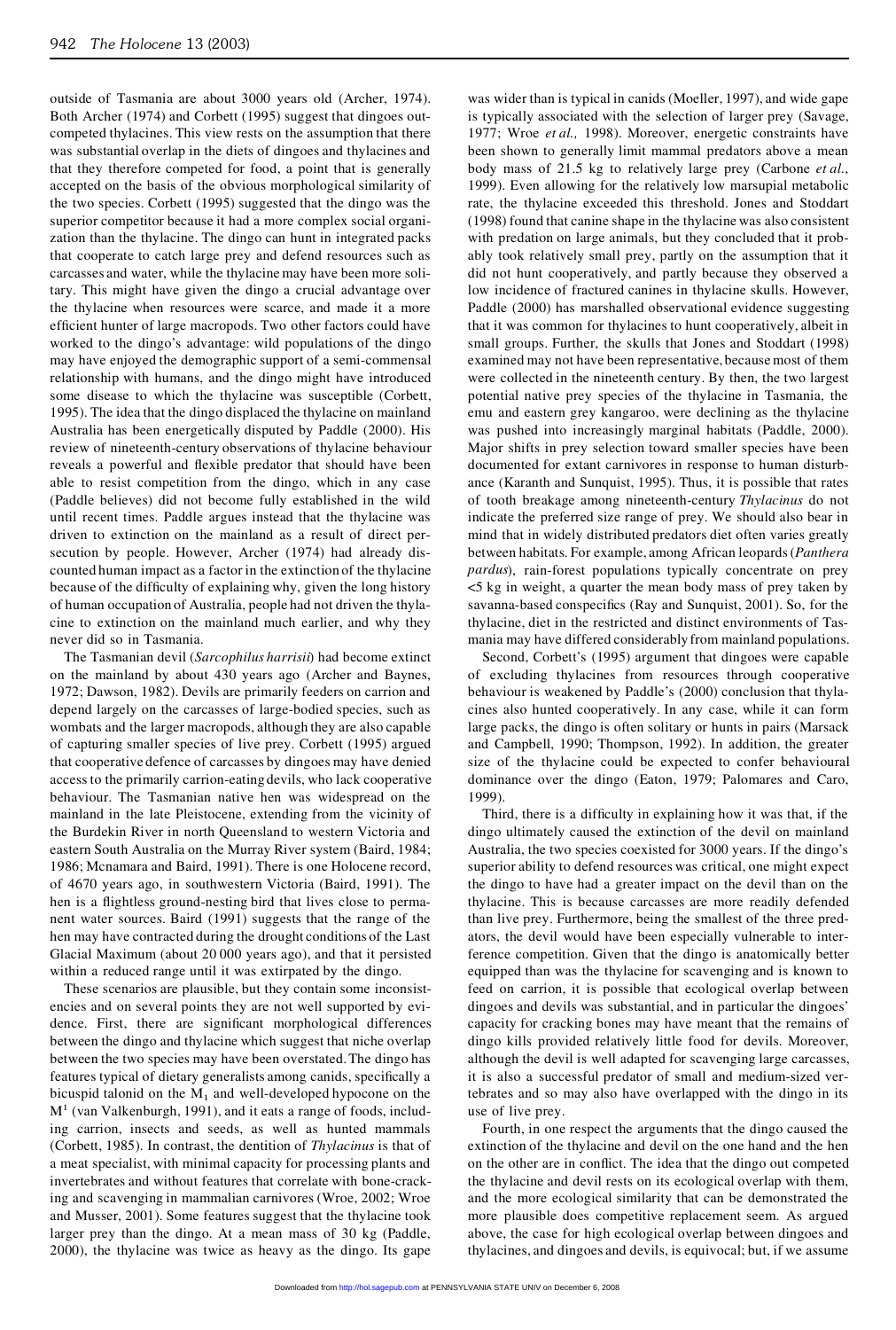that the ecological similarities were substantial, this makes it puzzling that the hen was unable to coexist with the dingo, given that it had coexisted with both the thylacine and devil for many thousands of years beforehand.

These criticisms are certainly not fatal to the hypothesis that the dingo caused extinctions on mainland Australia. It is quite possible that the broad niche and behavioural versatility of the dingo made it competitively superior to both the thylacine and devil, as well as being an efficient predator of the hen. It is also possible that the impact of the dingo was amplified by its association with people. However, our general point is that the evidence linking the arrival of the dingo to the extinction of these three species is weak and in some respects inconsistent, and we should therefore be alert to other possibilities.

## Intensification of human settlement on mainland Australia

The mid- to late-Holocene changes in the human population of Australia revealed by the archaeological record are often referred to as 'intensification', because they indicate, in one way or another, more intensive utilization of natural resources (Lourandos, 1997). Several distinct features of intensification that are especially relevant to consideration of ecological impact are summarized below.

#### Innovations in hunting technology

Between around 6000 and 4000 years ago, a wide range of more sophisticated stone tools appeared (Mulvaney and Kamminga, 1999; Flood, 1999). In particular, bifacial stone spear points appeared around this time, as did smaller backed blades that were probably arranged in rows as barbs on hunting spears. Stonetipped projectiles kill large animals more efficiently than do wholly organic spears and they are typically associated with hunting of large mammals (Boeda *et al.,* 1999; Ellis, 1997; Wroe *et al.,* 2002). In some areas, spearthrowers are known from the same period, although they may have originated earlier (Tacon and Brockwell, 1995; Walsh and Morwood 1999). Spear-throwers greatly increase the range and stopping power of traditional weapons (Hutchings and Bruchert, 1997), and the combination of spearthrowers with stone-pointed spears may have substantially increased the efficiency of large-mammal hunting.

#### Increased population density

Many regional analyses show increases in both the number of sites occupied by people and artifact discard rates at individual sites in the late Holocene, with significant increases typically beginning about 4000 years ago. Well-described regional examples can be found in reviews of archaeological trends in southern coastal New South Wales (Hughes and Lampert, 1982), Cape York Peninsula (David and Lourandos, 1997; Morwood, 1993), the Kimberley, Arnhem Land and central Queensland highlands (Morwood, 2002), southeastern Queensland (Morwood, 1987), the southeastern highlands(Flood *et al*., 1987) and western Victoria (Lourandos, 1983). Although such trends can be difficult to interpret, increases in both the number of sites in use and the intensity of use of individual sites (indicated by artifact discard rates) suggest increasing population size.

#### Expansion of habitat range and resource use

During the period that population size appeared to be increasing in long-occupied habitats, large-scale use of some hitherto unoccupied habitats began. These were generally habitats of low productivity. The sandy deserts of central and western Australia seem to have been unoccupied, or very sparsely occupied, prior to 5000 years ago, when use of the arid zone was restricted to the more favourable plateaux and gorge systems (Veth, 1989). Use of alpine and subalpine habitats (Flood *et al.*, 1987), rain forests (Cosgrove, 1996; David and Lourandos, 1997) and mallee woodlands (Ross, 1981) appears to be similarly recent.

Expansions in habitat range were paralleled by, and in some cases evidently dependent on, utilization of new types of resources. Veth (1989) and Edwards and O'Connell (1995) argue that the occupation of sandy deserts was made possible by the development of knowledge and technology for utilizing seed resources (Edwards and O'Connell, 1995; Veth, 1989). Although there is evidence for grinding and pounding stones much earlier (Field and Fullagar, 1998), standardized millstones for grinding seeds to make flour do not become widespread until after 5000 years ago. In central and north Queensland, the use of toxic plants such as cycads, that required extended treatment to make them edible, began around 3000 years ago (Cosgrove, 1996; David and Lourandos, 1997).

#### More sedentary behaviour

In some regions there is evidence for decreased range of move ment and more permanent occupation in habitats that previously might have been used intermittently or seasonally. For example, in southwestern Victoria networks of channels were constructed to join lakes and swamps, evidently for the purpose of trapping fish and eels. Mound systems were built in the same area, providing permanent dry ground which would have allowed the continu ous occupation of swampy habitats (Lourandos, 1983; 1997). These systems and others of comparable sophistication elsewhere in Australia are thought to be quite recent, and the major investment of time and effort required for their construction and mainte nance suggests that they were at the centre of essentially permanent settlements. Very large and relatively recent middens on Cape York also indicate intensive and continuous occupation of particular coastal sites (David and Lourandos, 1998).

The topic of intensification has been rather controversial, and Australian prehistorians occasionally refer to 'the intensification debate'. Lourandos (1997) argues that intensification was a continent-wide process driven by an underlying social transformation, and that it was largely independent of environmental changes. Other authors lay more emphasis on regional variations in indicators of late-Holocene population change (Hiscock, 1986), and see many of the changes as being produced by simpler demographic processes or responses to environmental factors (Beaton, 1983; Bird and Frankel, 1991; Dodson *et al*., 1992; Rowland, 1999). However, there are difficulties in reconciling late-Holocene changes in resource use and population size as simple responses to changing environmental conditions. For much of the Holocene, rainfall was evidently higher than at present, and conditions were certainly more favourable than during the LGM, but a limited phase of aridification developed from around 3000 years ago (Kershaw, 1995). Late-Holocene increases in population size and expansion of resource use evidently coincided more closely with this arid phase than with the onset of humid conditions about 10 000 years ago. In particular, Ross (1981) points out that the expansion of human populationsin the mallee cannot be explained by improvements in environmental conditions, because they occurred during a period of reducing rainfall, and in an earlier humid period there was no colonization; the same point can be made for the recent expansion into the arid zone.

Thus, despite some uncertainty over the interpretation of the late-Holocene archaeological record, there is a strong case for widespread changes in the pattern of resource use by people that may well have put increased pressure on Australian environments. The quite remarkable synchrony of parallel changes in many different parts of the continent suggests that impacts were very widespread. One sign that people might have been causing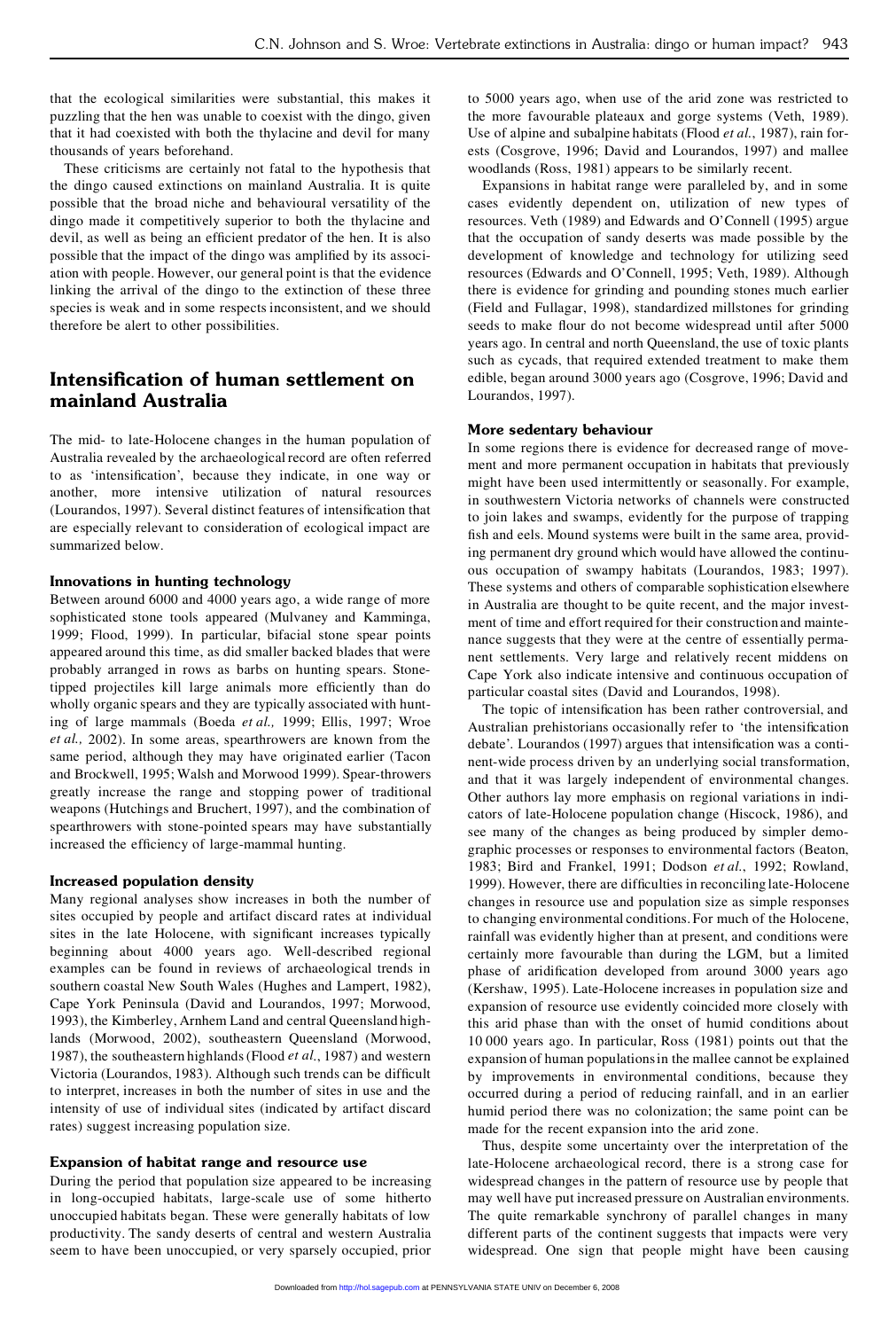environmental change in the late Holocene is that many pollen and charcoal records indicate substantial increases in landscape burning within the last 5000 years (Head, 1989; Kershaw *et al.,* 2002). This signal appears stronger than the rather dubious evidence for an increase in burning with the initial colonization of Australia (Bowman, 2000).

### Impacts of intensification on vertebrates

Technical improvements in the hunting of large vertebrates, together with increased human population size (which may have been at least partly due to increased efficiency of hunting), might have resulted in reductions of population size for many hunted species. There are two types of evidence suggesting that there were such reductions. First, in some sites there was evidently a shift from concentration on the hunting of a few species of large mammals to use of a broader size range of species as intensification proceeded from about 5000 years ago. Examples are Bridgewater Cave in Victoria (Lourandos, 1983) and Gatton shelter in southeast Queensland (Morwood, 1986). This is what one might expect if increased exploitation of profitable (large-bodied) species brought about an increase in human population size, resulting in the depletion of those species and compensatory use of a broader range of less rewarding species. This is a common pattern in resource use by increasing populations of huntergatherers (Grayson, 2001). An alternative explanation for the trend is that increases in population size were due to broadening of the resource base as a result of development of techniques for using resources other than large vertebrates, so that large species made a progressively smaller proportional contribution to total prey capture. However, even if exploitation of large vertebrates did not drive change in the human population, an increase in population would result in higher rates of encounter of people with large prey and, probably, increased mortality rates from hunting for those prey. This would be especially likely if increased population size was associated with expansion into previously unoccupied habitats, as seems to have been generally true.

Second, there is evidence that some large mammal species which had been hunted by Aborigines experienced major increases in population size and geographic range when that hunting ceased within the last 200 years. Observations from many parts of Australia suggested that large kangaroos were uncommon when Europeans arrived (Barker and Caughley, 1992; Flannery, 1994). European settlersin the New England region initially found kangaroos to be 'very scarce', but kangaroo numbers then increased dramatically over a period of 40 or 50 years (Jarman and Johnson, 1977). Newsome (1975) describes similar increases from low numbers in red kangaroos (*Macropus rufus*) and wall aroos (*M. robustus*) in central and Western Australia following the establishment of European pastoralism. In New England, the increase in kangaroos did not correlate with changes in number of dingoes (Jarman and Johnson, 1977). Such increases have generally been attributed to changes in habitat, such as partial clearing of forests, the creation of short pastures and the provision of arti ficial water. However, they may also be consistent with a release from predation pressure following the breakdown of traditional patterns of resource use and reduction of population size of Aboriginal people.

Similar changes occurred for koalas (*Phascolarctos cinereus*) and tree kangaroos (*Dendrolagus*). Warneke (1978) notes that many early collectors had difficulty finding koalas in Victoria. A historical account from the lower Goulburn district (Parris, 1948) notes that koalas were initially unknown to European settlers, but began to appear in 1839 and were abundant by the 1860s. Parris believed that the increase of koalas was correlatedwith the decline

of local Aborigines. Similar changes have been recorded for the Sydney region, where koalas expanded from the more dense forests and inaccessible sites into more open country (Strahan and Martin, 1982). Koalas in less densely wooded habitats and easier terrain were, presumably, especially exposed to hunting, and there are many observations suggesting that koalas were a favoured prey and were hunted with great skill (Martin and Handasyde, 1999). Similarly, early European collectors in north Queensland had difficulty finding tree kangaroos. According to Martin's (1996) account, Bennett's tree kangaroos (*D. bennettianus*) were restricted to high-altitude sites not visited by hunters, but with cessation of traditional use over the last 50 years they have extended their range into lowland forests and, very recently, into gallery forest along watercourses in savanna habitats (R. Martin, personal commication). Animals in such situations would have been very exposed to hunters in earlier times and, like koalas, tree kangaroos were favoured prey species. The examples of tree kangaroos and koalas provide stronger evidence that recent increases in population size were due to release from human predation, because for these species improvement of habitat following European settlement may not have been significant.

## Mainland extinctions of Holocene vertebrates reconsidered

Could an increase in hunting pressure applied to vertebrates in the late Holocene have caused the extinction of the thylacine,Tasmanian devil and Tasmanian native hen? Hunting is most likely to cause extinction for species that have very small total population size or geographic range, and that are easily killed. This probably describes the Tasmanian native hen: the species is restricted to the proximity of permanent water, is flightless, but nests on dry ground so that eggs as well as adults are easy to harvest. It is difficult to imagine that it was not hunted. The sparse fossil record for this species suggests that by the Holocene it was restricted to wetland habitats in southern Victoria; the archaeological record demonstrates that humans increased their use of such habitats, and probably began to occupy them year-round, at about the same time that the hen became extinct (Lourandos, 1983; Baird, 1991).

Intensification might have contributed to the mainland extinctions of the thylacine and devil in two ways. First, both predators might have declined as a result of reduction in the abundance of their prey. If prey abundance declined to the point where the time and energy required to search for and capture prey exceeded the daily yield of energy from hunting, then predator populations would disappear. Extinction would be a possibility if there were no habitats in which prey populations were sufficiently dense to support viable predator populations. As described above, one striking trend in late-Holocene human populations on mainland Australia is expansion of habitat range, so that by about 3000 years ago all major habitat types were being exploited by people, perhaps for the first time in the history of human occupation of the continent. Continent-wide extinction of top predators as a result of reduced prey abundance therefore seems possible. This model provides a simple explanation of why the Tasmanian devil might have become extinct so much later than the thylacine. Larger and more specialized predators would be more sensitive to a decline in the population density of prey, because of greater individual energy requirements, lower initial abundance and lesser ability to compensate for rarity of preferred prey by switching to alternative prey. Therefore, one would predict that if abundance of vertebrate prey were gradually reduced during the late Holocene as a result of a steadily increasing human population, as seems likely, then the thylacine would have become extinct before the devil.

Second, extinction might have been caused by increased direct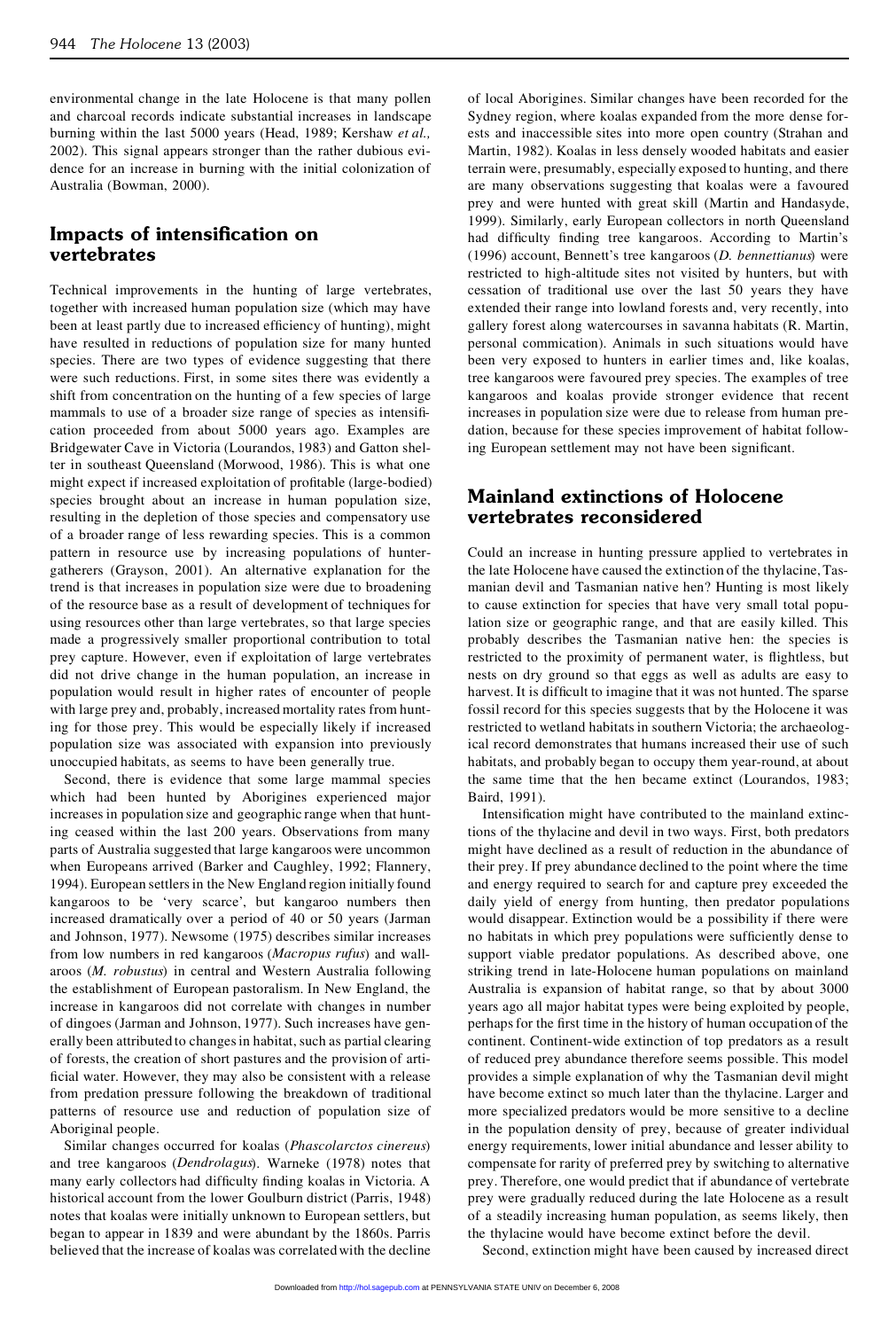hunting pressure. There is evidence from rock art in northern Australia that people hunted thylacines: paintings show thylacines being carried as prey, chased and (possibly) speared (Chaloupka, 1993, Guiler and Godard, 1998). A 6800-year-old human burial in western New South Wales is adorned by a necklace containing 178 devil incisors, representing at least 47 individuals, suggesting that this species may have been hunted quite heavily for cer emonial purposes (Flood, 1999). In historical times, Tasmanian Aboriginals hunted and ate thylacines (Plomley, 1966).

## Tasmania

Holocene archaeology in Tasmania provides many contrasts with the mainland. In particular, there is no evidence for late-Holocene advances in technology. As Mulvaney and Kamminga (1999) put it: 'Because of their profound isolation, the Tasmanians missed out on innovations that became widespread across southeastern Australia.' Rather, there appears to have been a net decline in technological complexity during the Holocene, with the mid-Hol ocene loss of bone points (which had possibly been used to sew animal skins together to make capes) and cessation of fishing (Jones, 1995).

There was an expansion of settlement in Tasmania from about 4000 or 3000 years ago, consisting of increased use of the south and west coasts and the more heavily forested parts of the north ern and western parts of the island, along with colonization of some near-shore islands. Lourandos (1997) suggests that this was due to a combination of the drier late-Holocene climate, which made sites that had previously been covered by very dense and wet forests more accessible and habitable, and use of fire to create more open conditions at such sites. Palynological records from Lake Selina in western Tasmania (Colhoun *et al.,* 1999) and Dublin bog in the north (Colhoun *et al.,* 1991), however, provide little evidence for increased landscape burning affecting distribution of vegetation communities in the late Holocene. The Tasmanian population had evidently expanded into and retreated from the wet portions of the north and west several times during the late Pleistocene in response to fluctuating environmental conditions (Holdaway and Porch, 1995), and the late-Holocene expansion may be best understood as a continuation of that pattern. There is little evidence that it was associated with increased intensity of resource use and at many sites there is a consistent reliance on the larger macropods for animal food. One site in northern Tasmania, Parmerpar Meethaner rock shelter, has a record of continuous occupation from 34 000 years ago through to European times. Artifact discard rates at this site vary substantially over time, being highest between about 18 000 and 10 000 years ago and lowest about 3000 years ago (Cosgrove, 1995). Discard rates increased slightly after 3000 years ago, but to nowhere near the levels of the late Pleistocene. Estimates of population density at the time of European settlement are about five times lower in northern Tasmania than in comparable environments of southern Victoria (Lourandos, 1997). This is consistent with an interpretation that late-Holocene increases in population inferred for Victoria did not occur in Tasmania. Barker and Caughley (1990) reviewed the distribution and abundance of the eastern grey kangaroo (*M. giganteus*) in Tasmania at the time of European arrival. A comparison of this study with a subsequent investigation, using very similar methods, of the eastern grey kangaroo in Victoria suggests that this animal was more abundant in Tasmania than in similar habitatsin Victoria when Europeans arrived (Barker and Caughley, 1992). In Victoria, it subsequently increased, while in Tasmania it declined under European land use.

It appears therefore that in Tasmania changes in the human population were minor and were directly caused by changes in environment rather than by fundamental changes in use of terrestrial resources. Therefore, there is no reason to believe that the nature of human impacts on the Tasmanian environment changed in fundamental ways in the late Holocene.

## Conclusions and implications

Earlier, we stressed that the only clear evidence implicating the dingo in the extinctions of the thylacine, Tasmanian devil and Tasmanian native hen is the coincidence between the arrival of the dingo and the disappearance of those species on the mainland, together with the absence of the dingo and their persistence in Tasmania. However, intensification of human settlement stands in the same relationship to these extinctions, and thus could be considered an equally well-supported hypothesis of cause. In certain respects, the intensification hypothesis may actually be more consistent with the chronology of extinctions. It accounts more readily for the early loss of the thylacine and later loss of the devil, and there is also a better-documented association between expansion of human settlement into the habitat of the native hen and the extinction of that species than there is for the spread of the dingo. These are rather fine points, however, and we believe that at present there is too little evidence to strongly favour one hypothesis over the other. Certainly, however, the prevailing view – that all available evidence points to the dingo as cause of the extinctions – should be revised. It might be worth adding that the arrival of the dingo, intensification and the mainland extinctions coincided approximately with a partial return to dry climatic conditions. It is unlikely that climatic change could have been a primary cause of the extinctions, because the drying was mild compared with what happened during the LGM, and affected Tasmania as well as the mainland. Nevertheless, it is at least possible that a reduction in rainfall around 3000 years ago exacerbated the impacts on native vertebrates of intensification and arrival of the dingo.

So far, we have presented the establishment of the dingo and intensification of human settlement as two distinct and separable processes. However, it is possible, and perhaps highly likely, that the effects on native vertebrates of the dingo and of intensification were synergistic.It is clear that the arrival of the dingo coincided with some aspects of intensification, and it is conceivable that it formed part of the cause of intensification. Dingoes and people hunted together and, in activities like the killing of tree kangaroos, they were a formidable partnership (Martin, 1996). Perhaps species that might have persisted in the face either of dingoes alone, or an increased human population alone, were unable to resist the pressures imposed by people who hunted with dingoes, or freeranging dingoes maintained at high density by their association with people. Whether dingoes can be treated as an ecological factor separate from people depends on what proportion of the dingo population of late-Holocene Australia was associated with people or fully wild. Dingoes were certainly brought to Australia by people, and if most dingoes remained associated with people then their impacts on other species must be considered primarily in the light of their likely interaction with human hunters.If, on the other hand, dingoes established large populations in the wild soon after their release on mainland Australia, the impact of these populations could be regarded as independent of the human-dingo nexus.

Is it possible to distinguish the impacts on native vertebrates of establishment of the dingo and of intensification? Information on the history of association of dingoes and people will be essential for this, and could be derived from comparisons of the relative abundance of dingoes in sites inhabited by people with their abundance in comparable background sites. The issue could be further resolved by examining regional chronologies of intensification, establishment of the dingo and impacts on fauna. The arrival of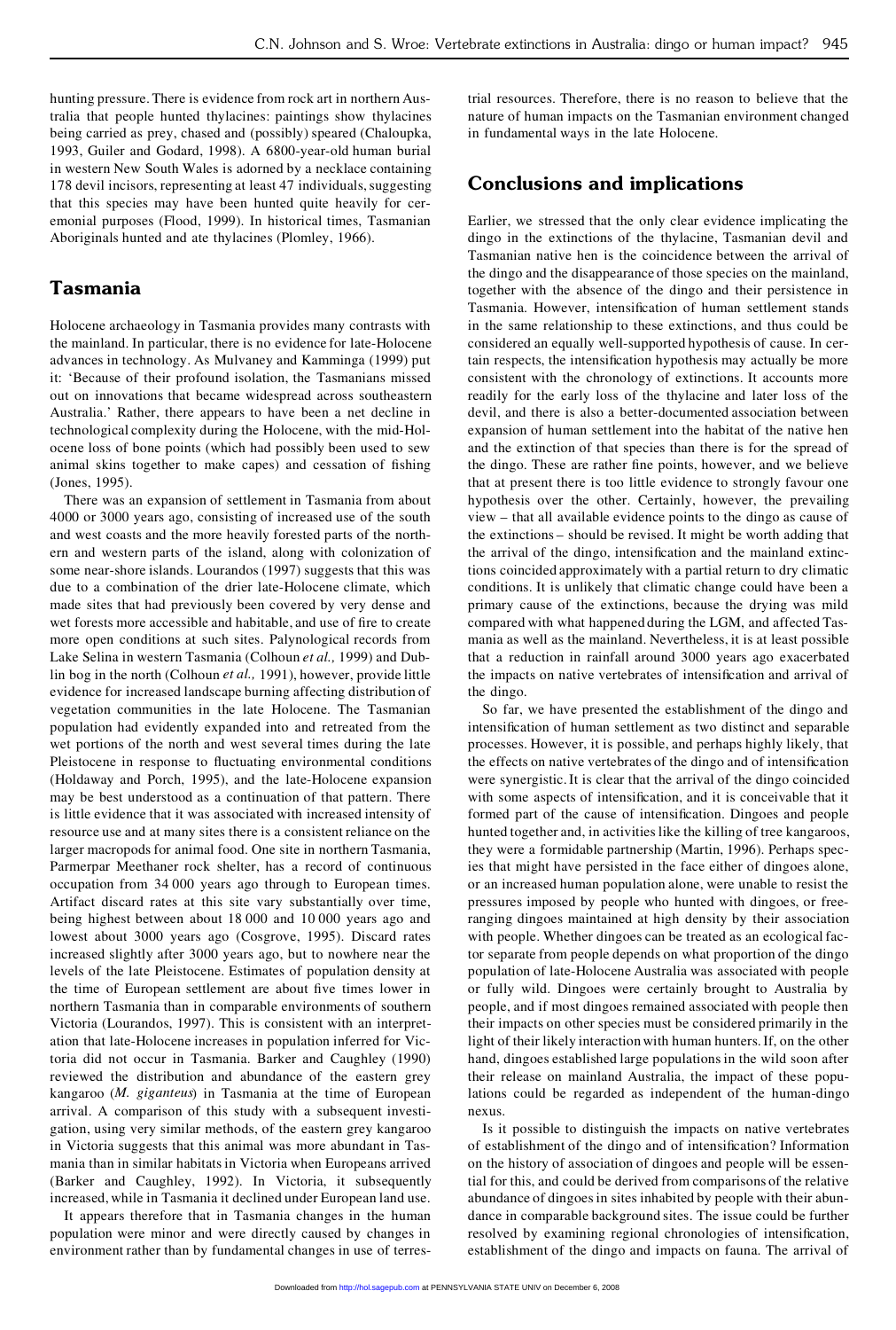the dingo seems not to coincide exactly with all aspects of intensi fication: on present evidence, for example, the acquisition of stone spear points and spearthrowers preceded the arrival of the dingo, as did the occupation of habitats such as arid grasslands. This suggests that it might be possible to determine whether inferred changes in faunal abundance at particular sites correlate better with changes in human resource use and population size, or with the arrival of the dingo. This approach has not so far been taken in research on the prehistory and ecology of Holocene Australia.

Although the cause or causes of the extinctions of the thylacine, Tasmanian devil and Tasmanian native hen on mainland Australia remain unresolved, we believe the arguments developed in this paper do have some useful implications for our understanding of Australian ecosystems in the present day, and for their management. The most significant of these is that they help to build a case for the reintroduction of the Tasmanian devil to mainland Australia. The extinction of the thylacine and devil was a grievous loss to mainland ecosystems because it removed the continent's two largest marsupial predators. Although the thylacine is now (almost certainly) extinct in Tasmania as well as on the mainland, the devil remains abundant in habitats in Tasmania that are very similar to large areas of the southeastern mainland. Its re establishment there would be a very significant step in the restoration of mammal communities on mainland Australia, and the ready availability of devils in Tasmania makes translocation to the mainland a practicable management option. One strong argument against this proposal might be that, if the extinction of the devil had been caused by the dingo, attempts to reintroduce it would be futile unless the dingo could first be removed from large areas of the mainland. The justification for reintroduction would be much stronger if we could show that the original extinction had been due to causes that no longer operate. This proposition is not proven, but in casting doubt on the belief that the dingo was responsible for the passing of the devil on mainland Australia we also throw a more favourable light on the idea that the devil could be brought back.

The more general implication concerns the way in which Australian ecologists interpret the history of human impact on Australian ecosystems. Such interpretations are usually based on ethnographic accounts of resource use by Aboriginal people in the recent past, which are projected backwards over the whole period that people are thought to have lived in Australia. Given that the size and distribution of the human population and, in particular, human impacts on the environment may have changed substantially in the relatively recent past, this approach is potentially very misleading. An example is the idea that traditional use of fire, which created a fine-scaled mosaic of patches at different stages of postfire succession, was critical to the maintenance of suitable habitat for medium-sized terrestrial herbivores (Johnson *et al*., 1989; Flannery, 1990; 1994). In Flannery's formulation of this model, firing of the landscape by Aboriginal people held the habitats of these species in a state which had formerly been maintained by the grazing and browsing pressure of the extinct marsupial megafauna.This idea is most powerful when applied to arid grasslands and shrublands, because many medium-sized mammals have recently become extinct from these habitats as traditional burning practices ceased. Yet the archaeological record suggests that occupation of many such habitats is only a few thousand years old. The timing of the extinction of the megafauna is still being debated, but it was certainly a Pleistocene event. One recent dating study places it at 46 000 years ago (Roberts *et al.*, 2001); other authors are unconvinced and suggest that around 30 000 years ago is a more probable date (Wroe and Field, 2001; Wroe *et al.,* 2002). This leaves a gap of at least 24 000 years between the megafauna extinctions and the establishment of landscape burning by people in the arid grasslands and shrublands, and rules

out human use of fire as a critical factor in the persistence of medium-sized mammals in arid habitats.

A perspective from late-Holocene prehistory could also be important in interpreting environmental changes that followed the arrival of Europeans. Ecologists tend to assume that these were due to processes and forces driven or introduced by Europeans(the major exception to this being the view that relaxation of Aboriginal fire regimes could have produced significant responses in ecosystems). Perhaps, however, we should take more serious account of the possibility that Australian ecosystems were already undergoing quite rapid human-caused change during the few thousand years before Europe ans came, and that what followed was due partly to the relaxation of Aboriginal impact and partly to the imposition of European impact, as well as to interactions between the two.

## **Note**

After preparing this paper for publication, we became aware that some of the proposals in it had previously been raised by Kohen (1995). Readers should consult Kohen (1995) for an additional treatment of these issues; we apologize to Dr Kohen for not having cited his work in the body of the paper.

## Acknowledgements

We thank David Bowman, Joe Dortch and Richard Fullagar for valuable comments on the manuscript, Walter Boles for help in locating references, and Roger Martin for passing on unpublished observations.

## References

**Archer, M.** 1974: New information about the Quaternary distribution of the thylacine (Marsupialia, Thylacinidae) in Australia. *Journal of the Royal Society of Western Australia* 57, 43–49.

**Archer, M.** and **Baynes, A.** 1972: Prehistoric mammal faunas from two small caves in the extreme south-west of Western Australia. *Journal of the Royal Society of Western Australia* 55, 80–89.

**Baird, R.F.** 1984: The Pleistocene distribution of the Tasmanian nativehen *Gallinula mortierii mortierii*. *The Emu* 84, 119–23.

- 1986: Tasmanian native-hen *Gallinula mortierii:* the first Late Pleistocene record from Queensland. *The Emu* 86, 121–22.

—— 1991: The dingo as a possible factor in the disapearance of *Gallinula mortierii* from the Australian mainland. *The Emu* 91, 121–22.

**Barker, R.D.** and **Caughley, G.** 1990: Distribution and abundance of kangaroos (Marsupialia: Macropodidae) at the time of European contact: Tasmania. *Australian Mammalogy* 13, 157–66.

1992: Distribution and abundance of kangaroos (Marsupialia: Macropodidae) at the time of European contact: Victoria. *Australian Mammalogy* 15, 81–88.

Beaton, J.M. 1983: Does intensification account for changes in the Australian Holocene archaeological record? *Archaeology in Oceania* 18, 94–97.

**Bird, C.F.M.** and **Frankel, D.** 1991: Chronology and explanation in west ern Victoria and south-east South Australia. *Archaeology in Oceania* 26,  $1-16$ .

**Boeda, E., Geneste, J.M.** and **Griggo, C.** 1999: A Levallois point embedded in the vertebra of a wild ass (*Equus africanus*): hafting, projectiles and Mousterian hunting weapons. *Antiquity* 73, 394–402.

**Bowman, D.M.J.S.** 2000: *Australian rainforests: islands of green in a land of fire.* Cambridge: Cambridge University Press.

**Carbone, C., Mace, G.M., Roberts, S.C.** and **Macdonald, D.W.** 1999: Energetic constraints on the diet of terrestrial carnivores. *Nature* 402, 286–88.

**Chaloupka, G.** 1993: *Journey in time.* Sydney: Reed.

**Colhoun, E.A., de Geer, G.V.** and **Hannan, D.** 1991: Late glacial and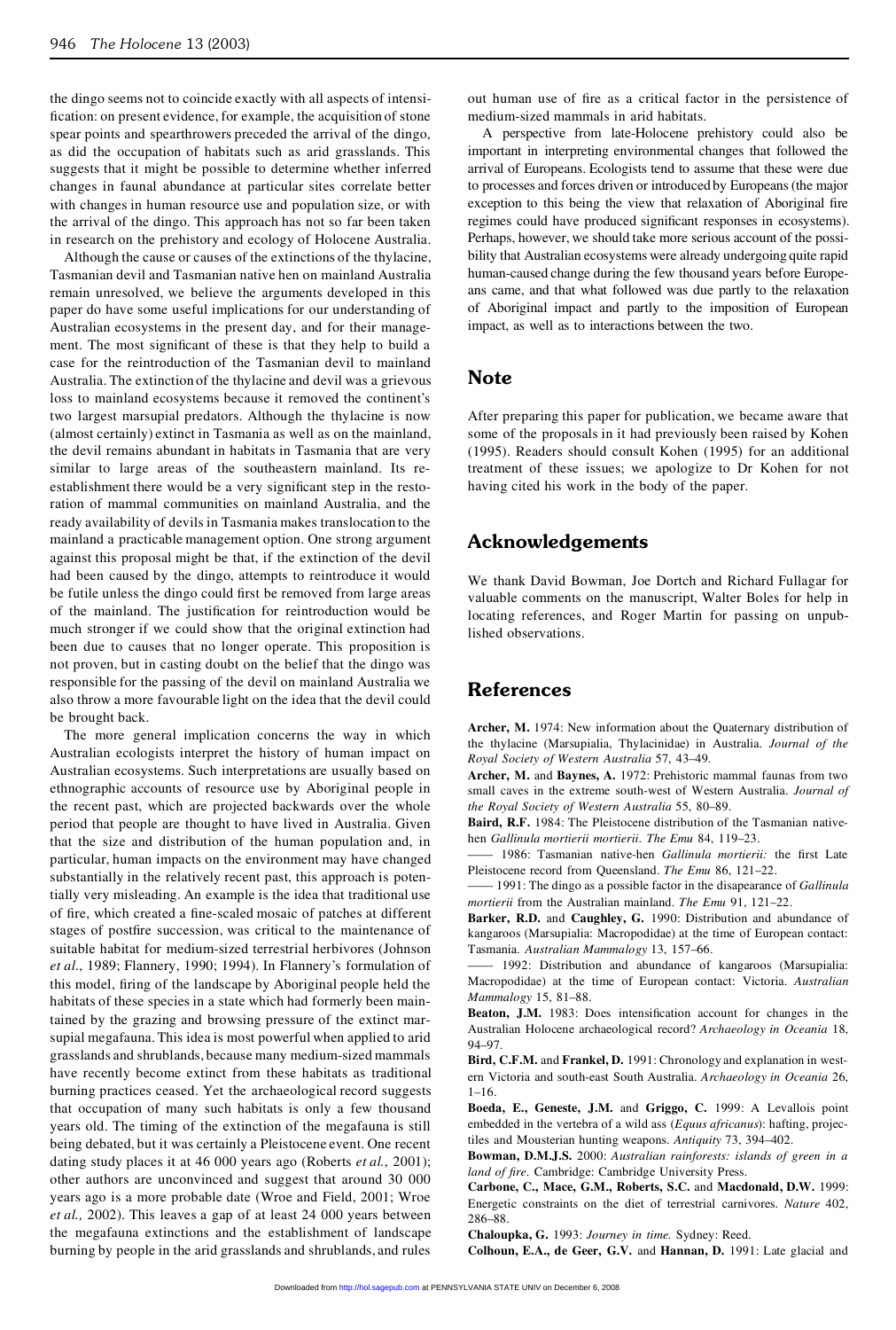Holocene vegetation history at Dublin Bog, north central Tasmania. *Australian Geographical Studies* 29, 337–54.

**Colhoun, E.A., Pola, J.S., Barton, C.E.** and **Heijnis, H.** 1999: Late Pleistocene vegetation and climate history of Lake Selina, western Tasmania. *Quaternary International* 57/58, 5–23.

**Corbett, L.** 1995: *The dingo in Australia and Asia*. Sydney: University of New South Wales Press.

**Cosgrove, R.** 1995: Late Pleistocene behavioural variation and time trends: the case from Tasmania. *Archaeology in Oceania* 30, 83–104.

1996: Origin and development of Australian Aboriginal tropical rainforest culture: a reconsideration. *Antiquity* 70, 900–12.

**David, B.** and **Lourandos, H.** 1997: 37,000 years and more in tropical Australia: investigating long-term archaeological trends in Cape York Peninsula. *Proceedings of the Prehistoric Society* 63, 1–23.

—— 1998: Rock art and socio-demography in northeastern Australian prehistory. *World Archaeology* 30, 193–219.

**Dawson, L.** 1982: Taxonomic status of fossil devils (*Sarcophilus*, Dasyuridae, Marsupialia) from late Quaternary eastern Australian localities. In Archer, M., editor, *Carnivorous marsupials*, Sydney: Royal Zoological Society of New South Wales, 517–25.

**Dodson, J., Fullagar, R.** and **Head, L.** 1992: Dynamics of environment and people in the forested crescents of temperate Australia. In Dodson, J., editor, *The naive lands: prehistory and environmental change in Australia and the south-west Paci c*, Melbourne: Longman Cheshire, 115–59. **Eaton, R.L.** 1979: Interference competition among carnivores: a model for the evolution of social behavior. *Carnivore* 2, 4–16.

**Edwards, D.A.** and **O'Connell, J.F.** 1995: Broad spectrum diets in arid Australia. *Antiquity* 69, 769–83.

Ellis, C.J. 1997: Factors influencing the use of stone projectile tips: an ethnographic perspective. In Knecht, H., editor, *Projectile technology*, New York: Plenum Press, 37–78.

**Field, J.** and **Fullagar, R.** 1998: Grinding and pounding stones from Cuddie Springs and Jinmium. In Fullagar, R., editor, *A closer look: recent Australian studies of stone tools*, Sydney: Sydney University Archeological Methods Series 6, 96–106.

**Flannery, T.F.** 1990: Pleistocene faunal loss: implications of the aftershock for Australia's past and future. *Archeology in Oceania* 25, 45–67. —— 1994: *The future eaters*. Melbourne: Reed.

**Flood, J.** 1999: *Archaeology of the Dreaming*. Sydney: Angus and Robertson.

**Flood, J., David, B., Magee, J.** and **English, B.** 1987: Birrigai: a Pleisto cene site in the south-eastern highlands. *Archaeology in Oceania* 22, 9–26. **Gollan, K.** 1984: The Australian dingo: in the shadow of man. In Archer, M. and Clayton, G., editors, *Vertebrate zoogeography and evolution in Australia*, Perth: Hesperian Press, 921–27.

**Grayson, D.K.** 2001: The archaeological record of human impacts on animal populations. *Journal of World Prehistory* 15, 1–68.

**Guiler, E.** and **Godard, P.** 1998: *Tasmanian tiger: a lesson to be learnt.* Perth: Abrolhos Publishing.

**Head, L.** 1989: Prehistoric Aboriginal impacts on Australian vegetation. *Australian Geographer* 20, 37–46.

**Hiscock, P.** 1986: Technological change in the Hunter River valley and the interpretation of late Holocene change in Australia. *Archaeology in Oceania* 21, 40–50.

**Holdaway, S.** and **Porch, N.** 1995: Cyclical patterns in the Pleistocene human occupation of southwest Tasmania. *Archaeology in Oceania* 30, 74–82.

**Hughes, P.J.** and **Lampert, R.J.** 1982: Prehistoric population change in southern coastal New South Wales. In Bowdler, S., editor, *Coastal archaeology in eastern Australia*, Canberra: Department of Prehistory, Research School of Pacific Studies, The Australian National University, 16–29.

**Hutchings, W.K.** and **Bruchert, L.W.** 1997: Spearthrower performance: ethnographic and experimental research. *Antiquity* 71, 890–98.

**Jarman, P.J.** and **Johnson, K.A.** 1977: Exotic mammals, indigenous mammals, and land-use. *Proceedings of the Ecological Society of Australia* 10, 146–66.

**Johnson, K.A., Burbidge, A.A.** and **McKenzie, N.L.** 1989: Australian Macropodidae: status, causes of decline and future research and management. In Grigg, G., Jarman, P. and Hume, I., editors, *Kangaroos,wallabies and rat-kangaroos*, Sydney: Surrey Beatty and Sons, 641–57.

**Jones, M.E.** and **Stoddart, D.M.** 1998: Reconstruction of the predatory

behaviour of the extinct marsupial thylacine (*Thylacinus cynocephalus*). *Journal of Zoology (London)* 246, 239–46.

**Jones, R.** 1995: Tasmanian archaeology: establishing the sequences. *Annual Review of Anthropology* 24, 423–46.

**Karanth, K.U.** and **Sunquist, M.E.** 1995: Prey selection by tiger, leopard and dhole in tropical forests. *Journal of Animal Ecology* 64, 439–50.

**Kershaw, A.P.** 1995: Environmental change in Greater Australia. *Antiquity* 69, 656–75.

**Kershaw, A.P., Clark, J.S., Gill, A.M.** and **D'Costa, D.M.** 2002: A history of fire in Australia. In Bradstock, R.A., Williams, J.E. and Gill, A.M., editors, *Flammable Australia: the re regimes and biodiversity of a continent*, Cambridge: Cambridge University Press, 3–25.

**Kohen, J.L.** 1995: *Aboriginal environmental impacts*. Sydney: University of New South Wales Press.

Lourandos, H. 1983: Intensification: a Late Pleistocene-Holocene archaeological sequence from Southwestern Victoria. *Archaeology in Oceania* 18, 81–94.

—— 1997: *Continent of hunter-gatherers: new perspectives in Australian prehistory*. Cambridge: Cambridge University Press.

**Marsack, P.** and **Campbell, G.** 1990: Feeding behaviour and diet of dingoes in the Nullarbor region of Western Australia. *Australian Wildlife Research* 17, 349–58.

**Martin, R.** 1996: Tcharibeena: field studies of Bennett's tree-kangaroo. In Flannery, T.F., Martin, R. and Szalay, A., editors, *Tree kangaroos: a curious natural history*, Melbourne: Reed, 36–65.

**Martin, R.** and **Handasyde, K.** 1999: *The koala: natural history, conser vation and management*. Sydney: University of New South Wales Press. **Mcnamara, G.C.** and **Baird, R.F.** 1991: A Late Pleistocene geographical range extension for *Gallinula mortierii* (Aves, Gruiformes, Rallidae): Wyandotte Formation, northern Queensland. *Alcheringa* 15, 176.

**Moeller, H.F.** 1997: *Der Beutelwolf*. Magdeburg: Westrap Wissenschaft en.

**Morwood, M.J.** 1986: The archaeology of art: excavations at Maidenwell and Gatton shelters, S.E. Queensland. *Queensland Archaeological Research* 3, 88–132.

—— 1987: The archaeology of social complexity in south-east Queensland. *Proceedings of the Prehistoric Society* 53, 337–50.

—— 1993: Cause and effect: Pleistocene Aboriginal occupation in the Quinkan region, southeast Cape York Peninsula. In Smith, M.A., Spriggs, M. and Frankhauser, B., editors, *Sahul in perspective: Pleistocene archaeology in Australia, New Guinea and Island Melanesia*, Canberra: Department of Prehistory, Research School of Pacific Studies, Australian National University, 173–79.

—— 2002. *Visions from the past: the archaeology of Australian Aboriginal art.* Sydney: Allen and Unwin.

**Mulvaney, J.** and **Kamminga, J.** 1999: *Prehistory of Australia*. Sydney: Allen and Unwin.

**Newsome, A.E.** 1975: An ecological comparison of the two arid-zone kangaroos of Australia, and their anomalous prosperity since the introduction of ruminant stock to their environment. *The Quarterly Review of Biology* 50, 389–424.

**Paddle, R.N.** 2000: *The last Tasmanian tiger*. Cambridge: Cambridge University Press.

Palomares, F. and Caro, T.M. 1999: Interspecific killing among mammalian carnivores. *The American Naturalist* 153, 492–508.

**Parris, H.S.** 1948: Koalas on the lower Goulburn. *Victorian Naturalist* 64, 192–93.

**Plane, M.D.** 1976: The occurrence of *Thylacinus* in Tertiary rocks from Papua New Guinea. *Journal of Australian Geology and Geophysics* 1, 78–79.

**Plomley, N.J.B.** 1966: *Friendly mission: the Tasmanian journals and papers of George Augustus Robinson,1829–1834.* Hobart: Tasmanian Historical Research Association.

**Ray, J.C.** and **Sunquist, M.E.** 2001: Trophic relations in a community of African rainforest carnivores. *Oecologia* 127, 395–408.

**Roberts, R.G., Flannery, T.F., Ayliffe, L.K., Yoshida, H., Olley, J.M., Prideaux, G.J., Laslett, G.M., Baynes, A., Smith, M.A., Jones, R.** and **Smith, B.L.** 2001: New ages for the last Australian megafauna: continentwide extinction about 46,000 years ago. *Science* 292, 1888–92.

**Ross, A.** 1981: Holocene environment and prehistoric site patterning in the Victorian Mallee. *Archaeology in Oceania* 16, 145–54.

**Rowland, M.J.** 1999: Holocene environmental variability: have its impacts been underestimated in Australian pre-history? *The Artefact* 22, 11–48.